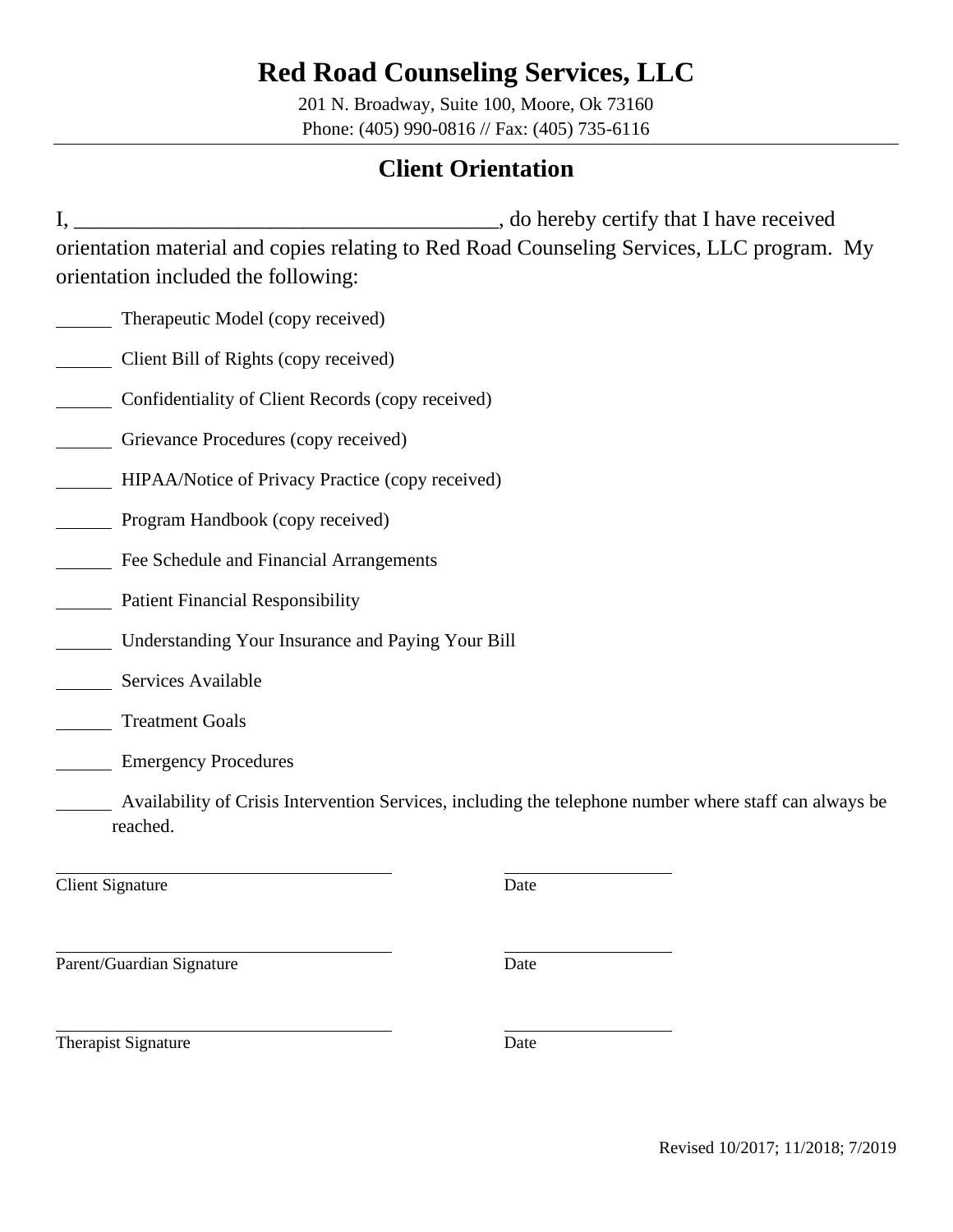201 N. Broadway, Suite 100, Moore, Ok 73160 Phone: (405) 990-0816 // Fax: (405) 735-6116

## **Program Handbook**

### **Confidentiality:**

Confidentiality remains an utmost concern and the privacy of the person served will be respected at all times. HIPAA regulations are implemented and will also be followed. Seclusion and Restraint: It is the policy of Red Road Counseling Services, LLC to not engage in the practice of seclusion or restraint of any person served. Expectations of Clients: It is the responsibility of the client to ensure that the client maintains scheduled appointments. In the event that a client will be unable to attend an appointment, it is requested that the client advise the clinician 24 hours in advance of the appointment.

### **Agency Contact for Client Input:**

The client is encouraged at all times to contact the agency should problems arise with the services being provided. If the person served has a problem with the clinician assigned, they are advised to contact the Clinical Director and/or designee. Should the Clinical Director and/or designee not be available, the person may call the Corporate Responsibility Officer. The person served is also encouraged to participate actively in the development of the treatment plan.

### **Client Assessment:**

Each person served will receive an assessment to determine the need of treatment and to dictate the cause of service delivery.

### **Treatment Plan Development:**

A treatment plan will be developed for each client who will be used to guide service delivery. The client and/or guardian will participate actively in the development of the plan and will receive a copy of the Treatment plan goals. Treatment plan process will be reviewed every 90 days and, at times, dictated by the treatment team.

### **Discharge Planning:**

Throughout the treatment process, our goal is to work toward transitioning the client back into the community.

### **Agency Mission:**

Red Road Counseling Services, LLC is a private, outpatient based mental health provider dedicated to assisting Oklahoma families improve their quality of life. We are dedicated to providing quality affordable and accessible mental health treatment. Treatment consists of a full continuum of services from education, through prevention, treatment and aftercare.

#### **Agency Goals:**

Our primary goal is to ensure that the needs of the persons served are met. We will work diligently and cooperatively with other agencies both private and public to ensure that continuity of services remain based on the needs of the persons served.

#### **Agency Values:**

Red Road Counseling Services, LLC promotes the basic human rights, dignity, health and safety of the person served. We believe that the person served is entitled to quality services and the consumers should have the highest degree of independence and self-sufficiency possible. Based on information received from consumers and referral sources, Red Road Counseling Services, LLC uses a team approach and provides coordinated, individualized, goal-oriented services.

### **Accreditation:**

Red Road Counseling Services, LLC plans to receive its 3-year accreditation through 2021.

### **Services Provided:**

Red Road Counseling Services, LLC provides Mental Health Counseling, Individual and Family Counseling for children, adolescents and adults. Services may include play therapy or an array of other services deemed appropriate to meet the needs of the person served.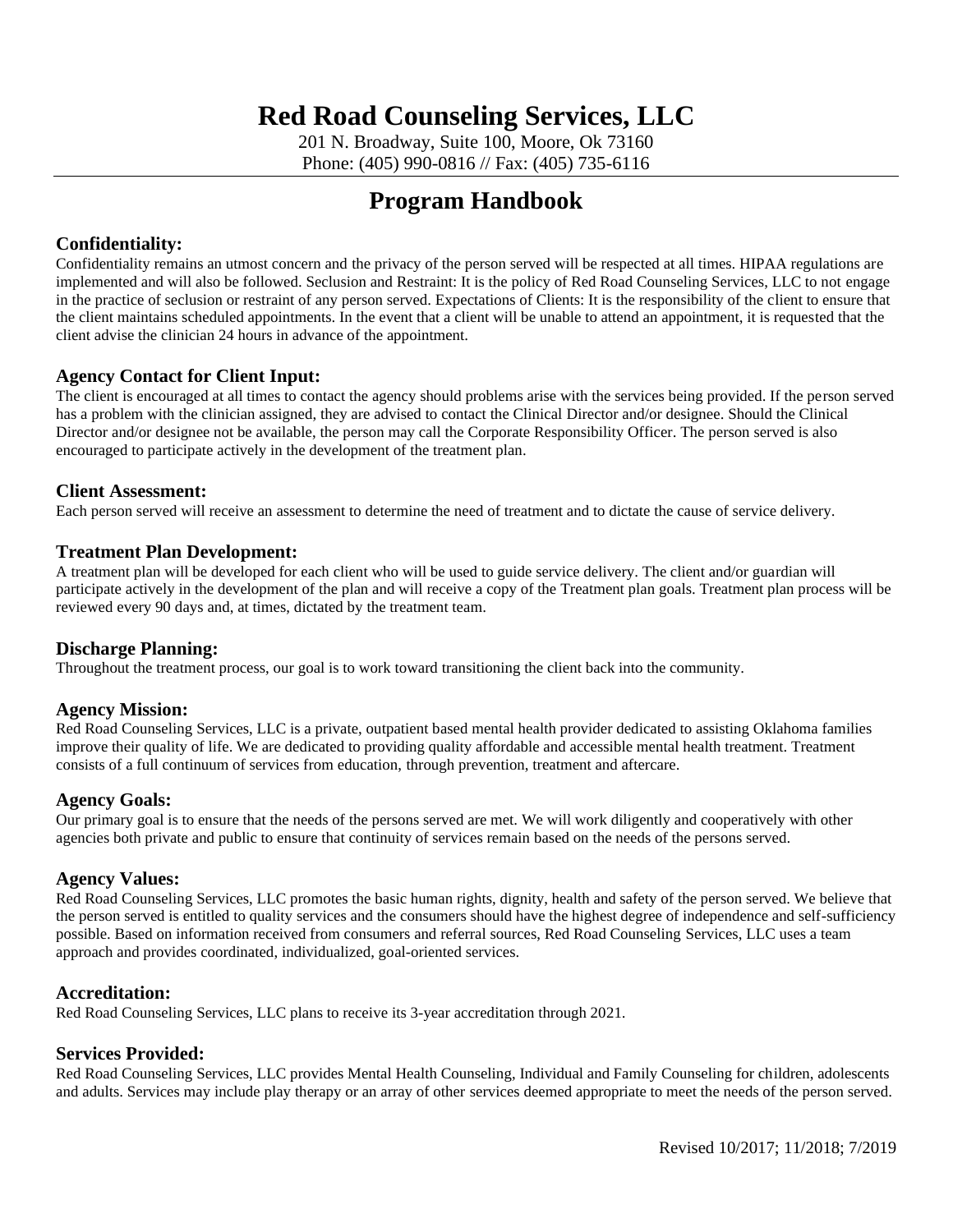### **Treatment Planning:**

Red Road Counseling Services, LLC uses a team approach for the provision of services. The persons served will be involved in the development of the treatment plan. The persons served are encouraged to participate actively in the development of the plan. Treatment Team meetings are held monthly, or as needed, to staff cases and ensures that services are provided and are beneficial to the client.

### **Weapons/Smoking/Illicit/Licit Drug Policies:**

It is the policy of Red Road Counseling Services, LLC that no weapons or drugs of any kind be brought into session. It is also our policy that smoking is not allowed during sessions. Please be advised that if weapons or drugs are brought into a session, 911 will be called immediately. The client will also be restricted from services. The client may need to serve a probationary period before full reinstatement.

### **Eligibility for Services:**

Services are designed for individuals that have been referred to therapeutic services; court ordered for treatment of have expressed a desire to work on issues that are pertinent to their functioning. There may be reasons why a client is not eligible for services at Red Road Counseling Services, LLC. These will include suicidal or homicidal ideations and a lack of desire to participate in therapeutic services. If a higher level of care is indicated, the person served will be immediately referred for those services. If the person served loses the right to receive services, they may petition to the Vice President for reinstatement and a meeting will be held with the person served and the referral source. The person served will need to serve a probationary period before reinstatement.

### **Advance Directives:**

Advance Directives regarding mental health services are not applicable in the state of Oklahoma.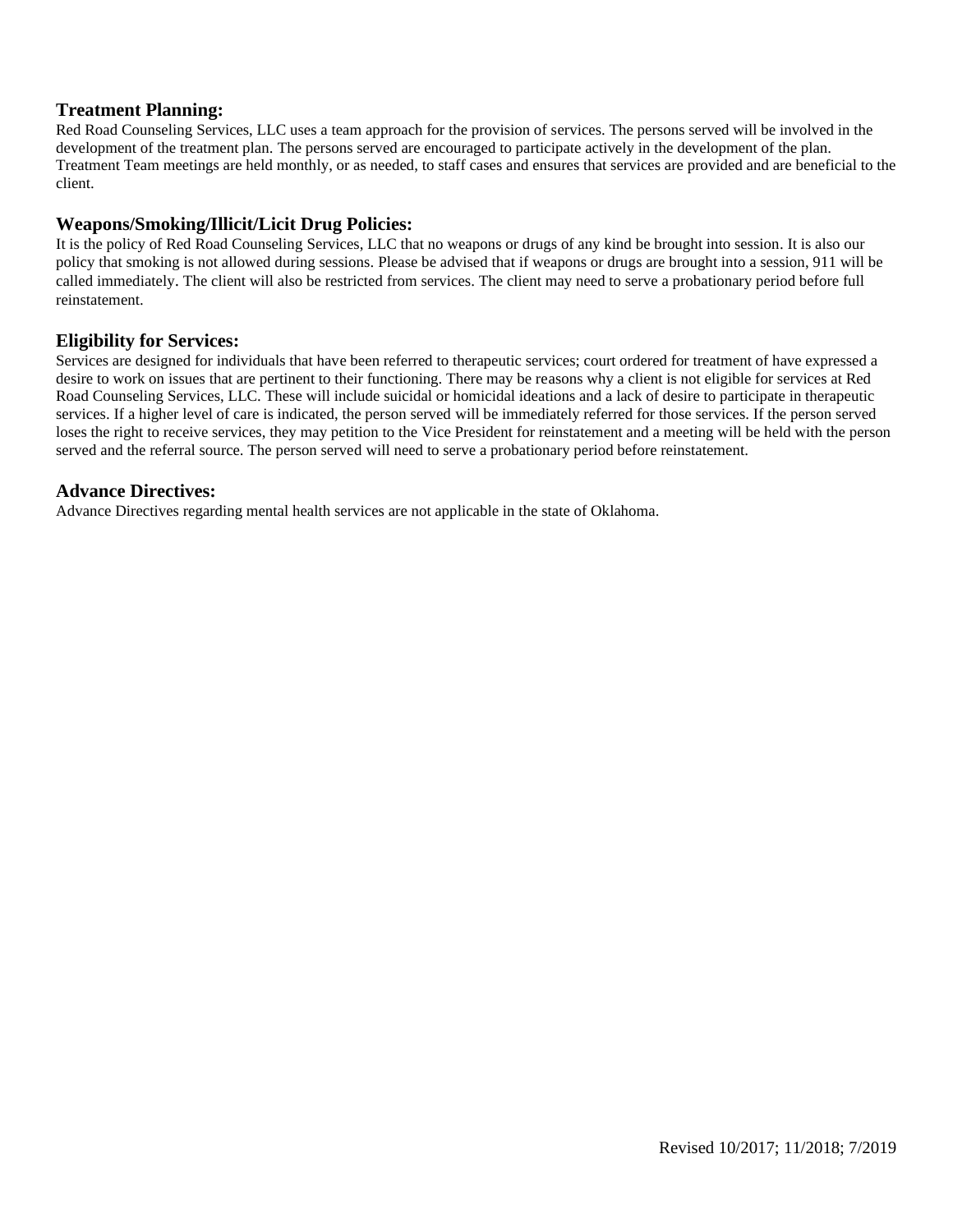## *HIPAA/***Notice of Privacy Practices**

### **THIS NOTICE DESCRIBES HOW MEDICAL AND MENTAL HEALTH INFORMATION ABOUT YOU MAY BE USED AND DISCLOSED AND HOW YOU CAN GET ACCESS TO THIS INFORMATION. PLEASE REVIEW IT CAREFULLY.**

We are required by applicable federal and state law to maintain the privacy of your health information. We are also required to give you this Notice about our privacy practices, or legal duties, and your rights concerning your health information. We are required to abide by the terms of this Notice of Privacy Practices. We may change the terms of our notice at any time. The new notice will be effective for all protected health information that we maintain at that time. In the event that the notice is changed, a new notice will be sent to you by mail or at the time of your next appointment. You may request a copy of your Notice at any time. This notice takes effect July 1, 2007, and will remain in effect until further notice.

### **Client Rights**

Access: You have the right to inspect and copy your protected health information. You may request that we provide copies in a format other that photocopies. We will use the format you request unless we cannot practicably do so. You must submit your request in writing to obtain access to your health information. You may obtain a form to request access by using the contact information at the end of this notice. We will charge you a reasonable cost-based fee for expenses such as copies and staff time. If you request copies, we will charge you.  $\varphi$ .25 for the first 10 pages and  $\varphi$ .15 per page for each additional page, \$10.00 for staff time to locate and copy your health information, and postage if you want the copies mailed to you. If you request an alternative format, we will charge a cost-based fee for providing your health information in that format. Under federal law, however, you may not inspect or copy the following records, psychotherapy notes; information complied in reasonable anticipation of, or use in a civil, criminal, or administrative action or proceeding, and protected health information that is subject to law that prohibits access to protected health information.

### **Restriction:**

You have the right to request a restriction of your protected health information. You may also request that any part of your protected health information not be disclosed to family members or friends who may be involved in your care or for notification purpose as described in this Notice of Privacy Practices. Your request must be in writing and state the specific restriction requested and to whom you want the restriction to apply. If we agree to the additional restriction we will abide by our agreement (except in an emergency). We are required to agree to a restriction that you may request. If we believe it is in your best interest to permit use and disclosure of your protected health information, your protected information will be restricted.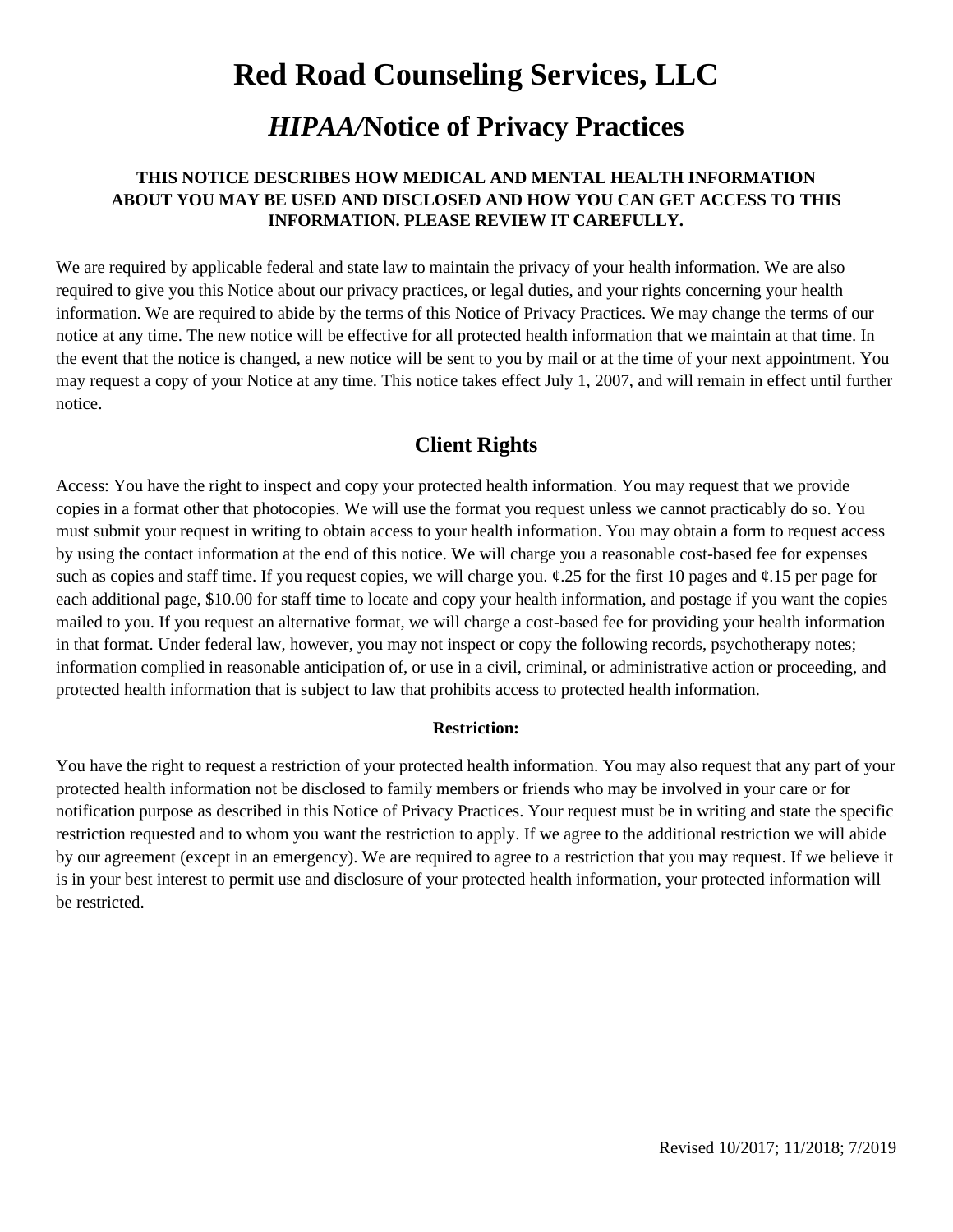### **Alternative Communication:**

You have the right to receive confidential communications from us by alternative means or at an alternative location. You must make your request in writing. We may also condition this accommodation by asking you for information as to how payment will be handled or specification or an alternative address or other method of contact.

### **Amendment Request**

You have the right to request that we amend your protected health information. Your request must be in writing and explain why the information should be amended. In certain cases, we may deny your request for an amendment. If we deny you for amendment, you have the right to file a statement of disagreement with us and we may prepare a rebuttal to your statement and will provide you with a copy of any such rebuttal.

### **Disclosure Accounting:**

You have the right to receive an accounting of certain disclosures we have made, of any of your protected health information. This right applies to disclosures for purpose other than treatment, payment or healthcare operations as described in this Notice of Privacy Practices.

### **Note:**

You have the right to obtain a paper copy of this notice from us upon request.

### **Questions and Complaints:**

You may complain to us or to the Secretary of Health and Human Services, if you believe your privacy rights have been violated by us. You may file a complaint with us by notifying our privacy contact of your complaint. We support your right to the privacy of your protected health information. We will not retaliate in any way if you choose to file a complaint with us or with the US Department of Health and Human Services. You may contact our Privacy Officer for further information about the complaint process.

### **405-990-0816**

*Hours of Operation Monday-Friday 9:00 am-4:00pm*

*After Hours Emergency Contact: 405-990-0816*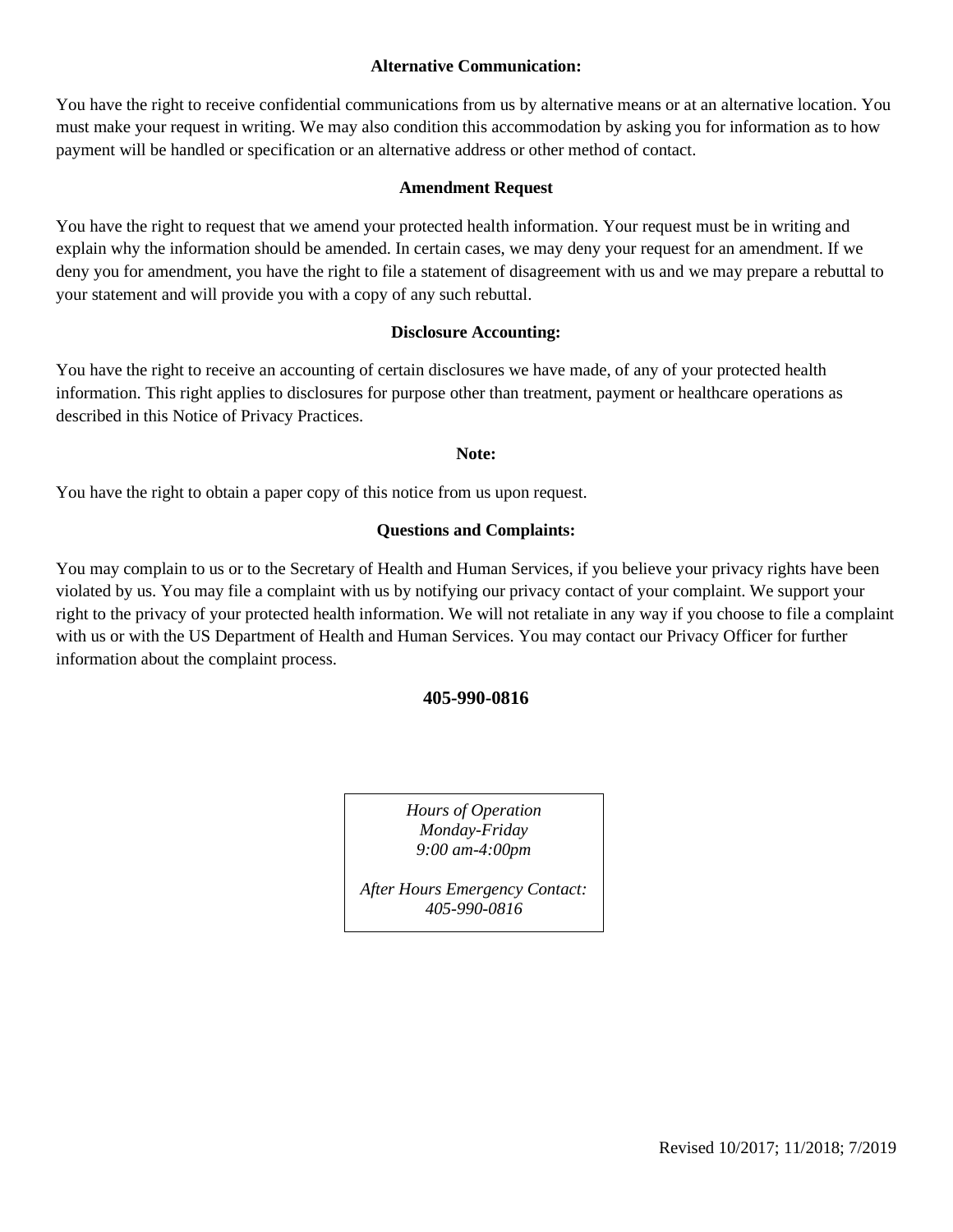**Red Road Counseling Services, LLC 201 N. Broadway Ave. Ste 100 Moore, OK 73160 Tel 405-990-0816 Fax 405-735-6116 WWW.REDROADCS.COM**



### **Patient Financial Responsibility**

Thank you for choosing Red Road Counseling Services, LLC (RRCS). We are honored by your choice and are committed to providing you with the highest quality care possible. We ask that you read and sign this form to acknowledge your understanding of our patient responsibility policies.

- The patient (or patient's guardian, if a minor) is responsible for the payment of services rendered during their treatment. Payment is due prior to the start of each session. Red Road Counseling Services reserves the right to reschedule any appointment until an authorized form of payment is provided.
- We are pleased to assist you by submitting claims to your insurance company on your behalf. As the patient/patient's guardian, it is your responsibility to provide us with the most updated insurance information available at all time. Failure to do so may result in loss of coverage. You may be responsible for any charges incurred for services rendered during a loss of coverage.
- Patients are responsible for the payment of copays, coinsurance, deductibles, and all other costs not covered by their insurance plan. Payment is due at the time of service, and for your convenience, we accept cash, money order, and major credit cards.

I hereby authorize RRCS to verify benefits and submit claims on my behalf for covered services rendered by the provider.

I hereby authorize RRCS to release to my insurer all information, including diagnosis and the records of any treatment rendered to me needed to substantiate payment for such services, as well as information required for preauthorization.

I understand I am responsible for any and all charges for services rendered not covered by my insurance.

Signature of Patient/Guardian Date

Printed Name of Patient/Guardian and The Patient and The Relationship to Patient Relationship to Patient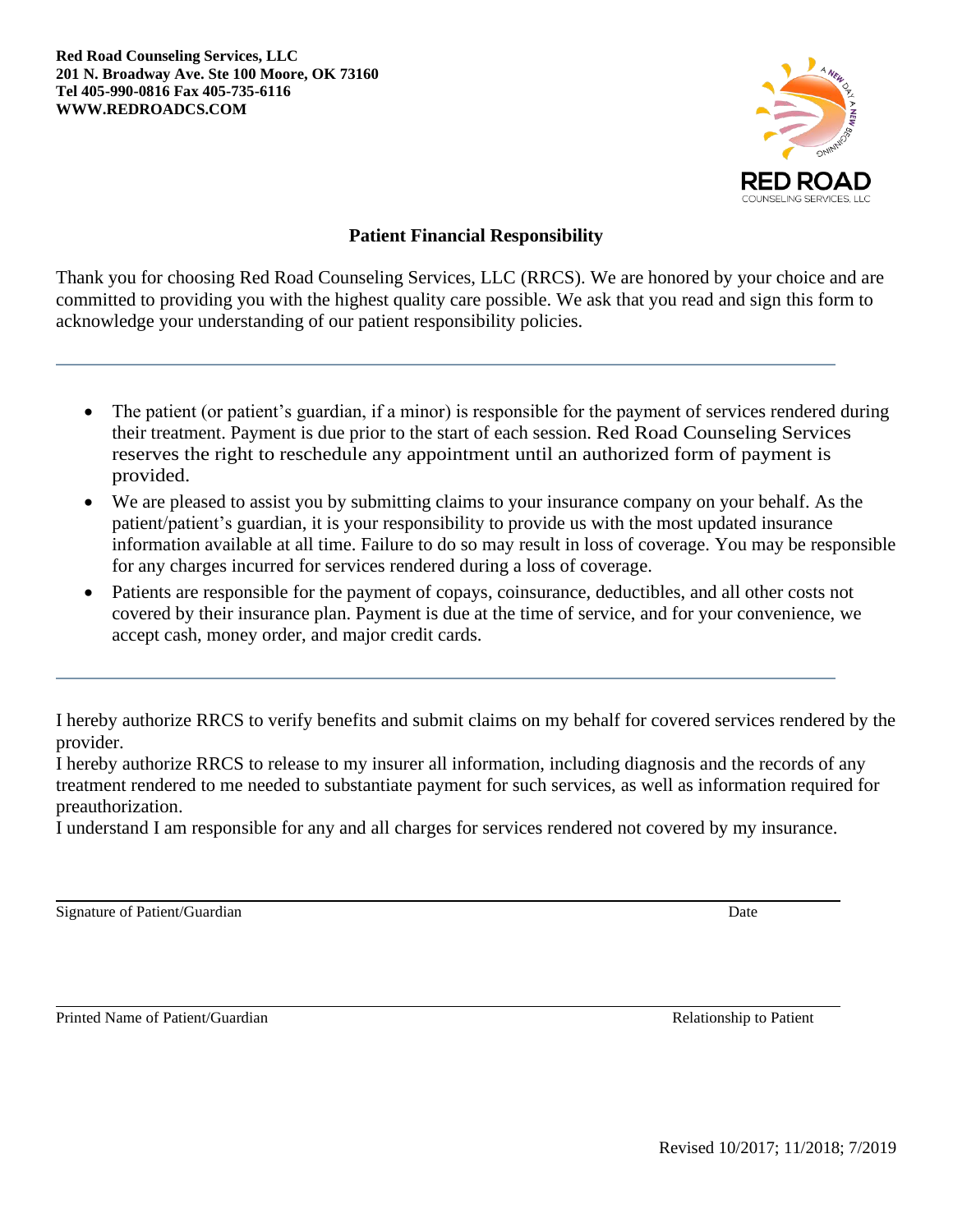# Understanding Your Insurance and Paying Your Bill

Red Road Counseling Services is happy to offer easy and time saving ways to pay their bills.

- **By phone**: Anyone wishing to pay by credit or debit card over the phone may do so during regular business hours by calling (405) 990-0816.
- **In Person**: Payments may be made in person by visiting our office, located at 201 N. Broadway Suite 100 Moore, OK. 73160. You may pay by credit or debit card, cash or money order.
- **By Mail**: Mail your payment with an enclosed money order or credit/debit card information to Red Road Counseling Services 201 N. Broadway Suite 100 Moore, OK. 73160.

# FAQs

We know that insurance coverage can be confusing. In order to facilitate a better understanding of the billing and payment process, we've developed this summary to explain our billing practices. If you have additional questions please contact our office at (405) 990-0816.

### **Q. Who is responsible for paying my bill?**

A. Unless you specify otherwise, Red Road Counseling Services will submit claims your insurance company directly. Later, Red Road Counseling Services Billing Department will follow up with the claim's payment status. If a balance remains after your insurance has issued either a payment or a denial, you will be informed in writing of your responsibilities for payment.

### **Q. What if I don't have insurance?**

A. Patients who do not carry health insurance are considered self-pay accounts. We offer substantial discounts to our self-pay clients. Please contact our office at (405) 990-0816 with any questions for payment arrangements.

### **Q. What is a deductible**?

A. A deductible is the fixed dollar amount you must pay towards your healthcare costs over the course of a benefit period (usually a year) before your insurance provider begins reimbursement. For example, if your deductible is \$1000 and you spend that much in eligible out of pocket expenses, you have "reached your deductible" and your insurance will start covering a larger percentage of the costs until the end of the benefit plan year.

### **Q. What is copay?**

A. A copay or co-payment is a small flat fee you are responsible for paying for your service. For example, you may have a \$30 co-payment for each counseling visit as a part of your health insurance. You are responsible for paying the co-payment at or before the time of service.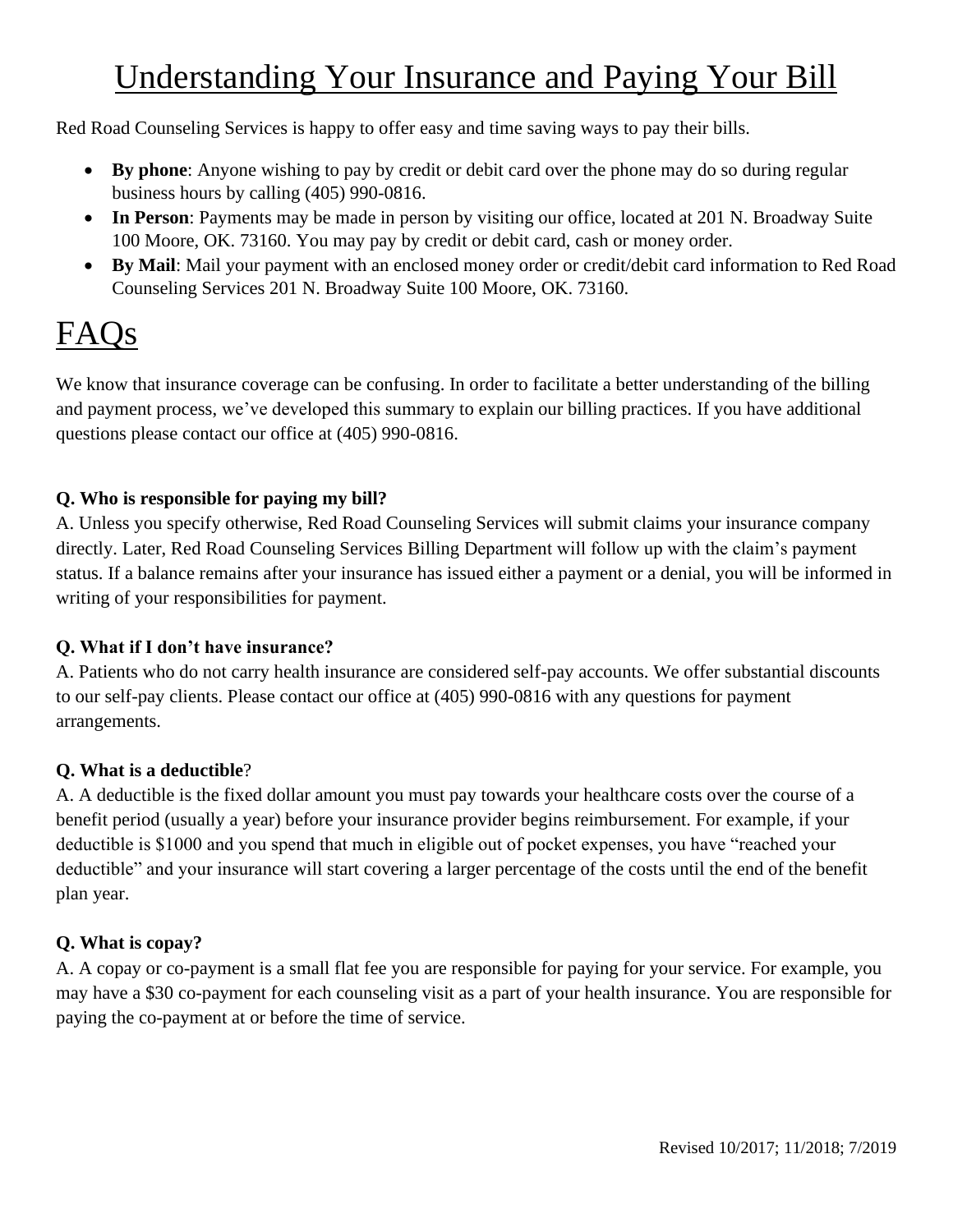### **Q. What is coinsurance?**

A. Coinsurance is the percentage of costs of a covered healthcare service you pay (20% for example) after you have paid your deductible. For example, if your health insurance plan's allowed amount for an office visit is \$100 and your coinsurance is 20%, your expenses would be as follows:

- If you have paid your deductible, you pay 20% of \$100 which is \$20. The insurance company pays the rest.
- If you have not paid any of your deductible, you would pay the full allowed amount of \$100. Coinsurance may be collected at the time of service

### **Q. My insurance didn't pay. Why is that?**

A. You are responsible for contacting your insurance provider for this information. Red Road Counseling Services will contact you in writing if your insurance denies a claim payment.

### **Q. What about my privacy?**

A. Red Road Counseling Services will never release mental health information in an email. No other information will be released without a signed consent, unless subpoenaed by court orders.

**Please Note:** If your insurance company assigns you a deductible, co-pay or co-insurance and the dollar amount is not collected at the time of service, you will be billed at a later date.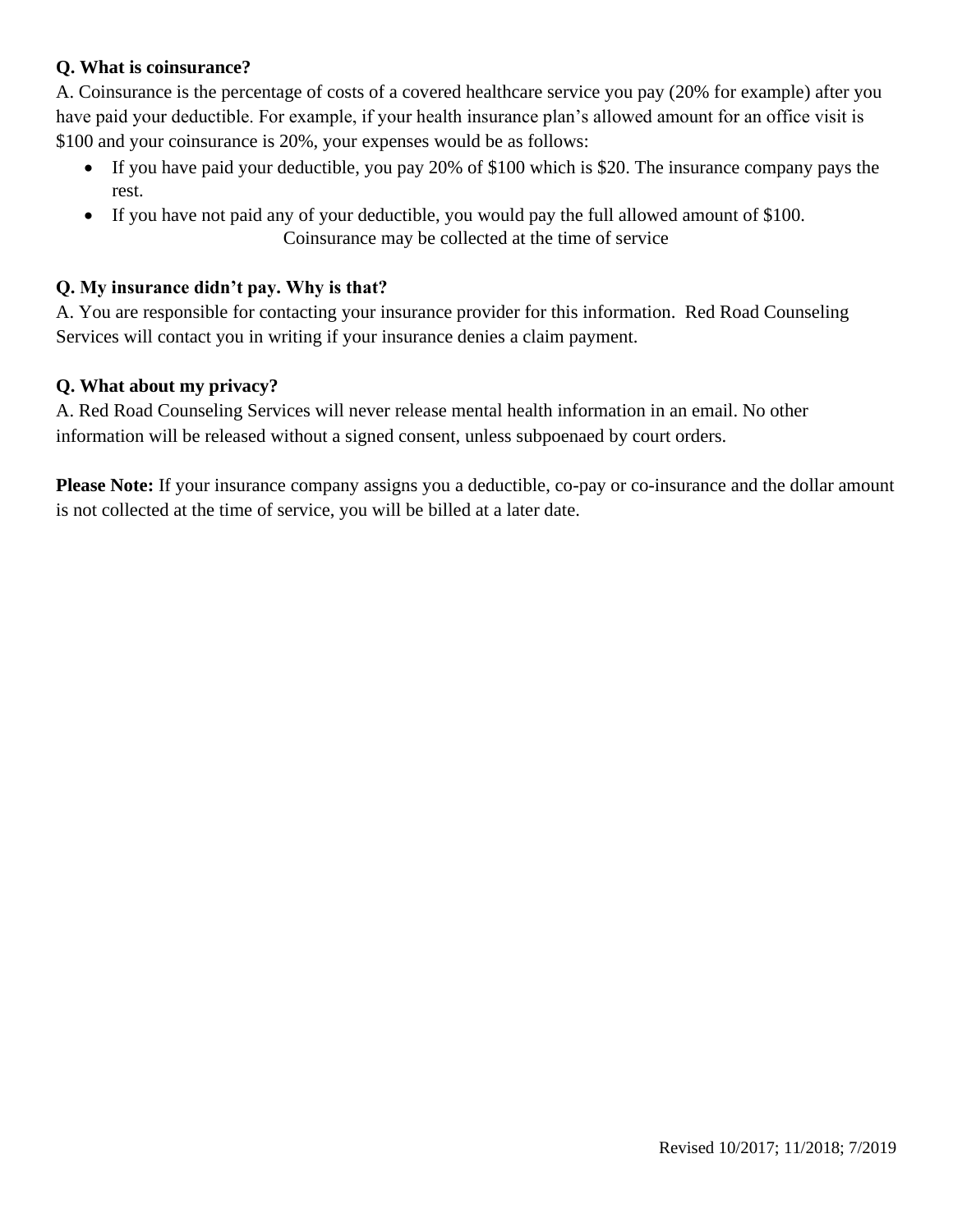201 N. Broadway, Suite 100, Moore, Ok 73160 Phone: (405) 990-0816 // Fax (405) 735-6116

### **Consent for Treatment and Follow-Up**

Client: \_\_\_\_\_\_\_\_\_\_\_\_\_\_\_\_\_\_\_\_\_\_\_\_\_\_\_\_\_\_\_\_\_\_\_\_\_\_\_\_\_\_\_\_\_\_\_\_

Application is hereby made by the undersigned for voluntary admission to the services of Red Road Counseling Services, LLC, as a voluntary client under the provision of OS 43A Section 9-101.

I certify that I am 18 years of age or over. Voluntary admission may be made for any person 18 years of age or over on his or her own signature.

I have read, or had read to me, the following information about my rights: (A) All persons receiving services from this agency shall retain all rights, benefits, and privileges guaranteed by the laws and Constitution and State of Oklahoma and the United States of America, except those specifically lost through due process of law (OS 43A Section l-103)(H); (B) All persons shall have their rights guaranteed by the Clients Bill of Rights, unless an exception is specifically authorized by these standards or an order of a court of competent jurisdiction; (C) I have been given a summary or full copy of my rights as a client and fully understand the content of this document.

I understand that my treatment records may be subject to review by funding sources and accrediting bodies to verify and evaluate services delivered. I am aware of the fee, and my financial arrangements for payment.

I understand that OS 43A, Section 4-201 requires that each client of this agency be charged for care and treatment provided. I may request a copy of the current rate schedule and I understand that payments on all charges are adjustable according to my ability to pay. No individual will be refused needed treatment because of inability to pay (OS 43A Section 4-202).

I understand that I will be periodically contacted during my treatment to give an assessment of my progress or lack thereof to assist Red Road Counseling Services, LLC in providing better services.

I understand that I am free to withdraw at anytime. I have decided to enter treatment at the Red Road Counseling Services, LLC program. I am aware that I may be contacted to participate in follow-up surveys during and after my treatment. The surveys will let Red Road Counseling Services, LLC know how I am getting along during and after my treatment. Survey will be conducted to assure "quality of care" is being and/or has been provided. One survey will be conducted within two months after admission, and two surveys from three months to one year after treatment. My survey forms will be marked with my confidential Client Identification number, only, and the responses will be kept strictly confidential. Red Road Counseling Services, LLC will combine and summarize survey information from all responding clients in order to show how effective the treatment was and what improvements may need to be made. I understand that my current treatment will be continued regardless of whether I agree to participate in the surveys. My participation is strictly voluntary. I am free to withdraw at any time. If I have any questions concerning this survey, I may contact a representative of Red Road Counseling Services, LLC or the Patient Advocate for your insurance company.

I consent to participate in this survey by (check one):

\_\_\_\_\_mailed questionnaire \_\_\_\_\_\_\_\_telephone interview \_\_\_\_\_\_\_\_I decline to participate in this survey.

| Client Signature (14 and older) | Date |  |
|---------------------------------|------|--|
| Parent/Guardian Signature       | Date |  |
| <b>Staff Signature</b>          | Date |  |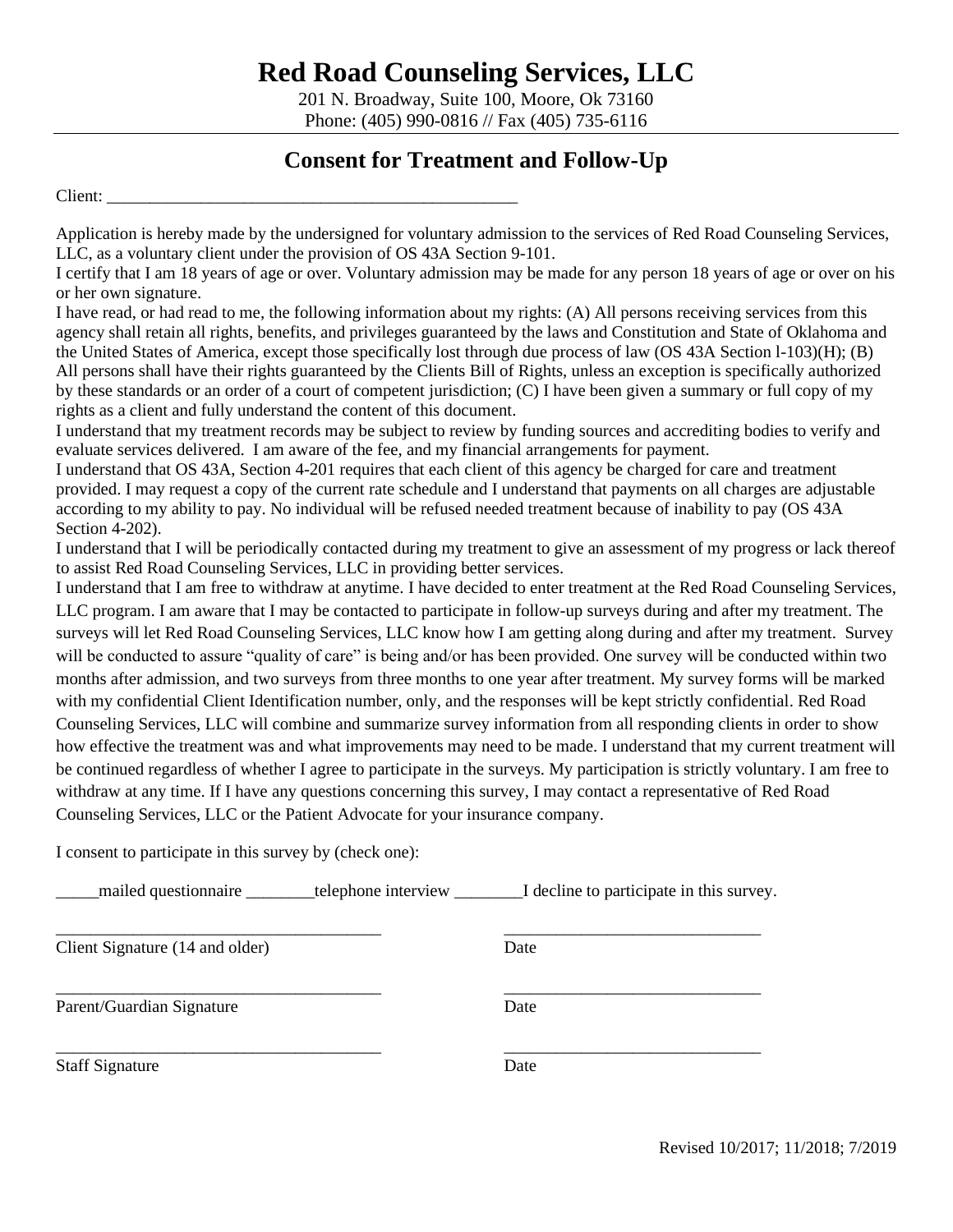201 N. Broadway, Suite 100, Moore, Ok 73160 Phone: (405) 990-0816 // Fax (405) 735-6116

## **Therapeutic Model**

### Description of Treatment Modality and Services

Red Road Counseling Services, LLC's Therapeutic Philosophy and Treatment Model consists of a Therapist working together with a client and their family. The Therapist's role and service they provide is explained below.

Each client at Red Road Counseling has a Therapist (also called a "counselor") that helps to identify and process personal, deeply rooted feelings, emotions, issues, and dynamics that are present in their life. Therapists have the education, knowledge, experience, and credentials to help a client process these deep-seated emotions and issues. The Therapist is there to help the client process and understand the issues that are behind their depression, grief, family and personal relationships, conflicts, abuse, PTSD, panic attacks, etc.

I, the client and/or guardian, have read and understood Red Road Counseling's Description of Treatment Modality and Services.

Client Signature Date

Parent/Guardian Signature Date

Staff Signature Date

\_\_\_\_\_\_\_\_\_\_\_\_\_\_\_\_\_\_\_\_\_\_\_\_\_\_\_\_\_\_\_\_\_\_ \_\_\_\_\_\_\_\_\_\_\_\_\_\_\_\_\_

\_\_\_\_\_\_\_\_\_\_\_\_\_\_\_\_\_\_\_\_\_\_\_\_\_\_\_\_\_\_\_\_\_\_ \_\_\_\_\_\_\_\_\_\_\_\_\_\_\_\_\_

\_\_\_\_\_\_\_\_\_\_\_\_\_\_\_\_\_\_\_\_\_\_\_\_\_\_\_\_\_\_\_\_\_\_ \_\_\_\_\_\_\_\_\_\_\_\_\_\_\_\_\_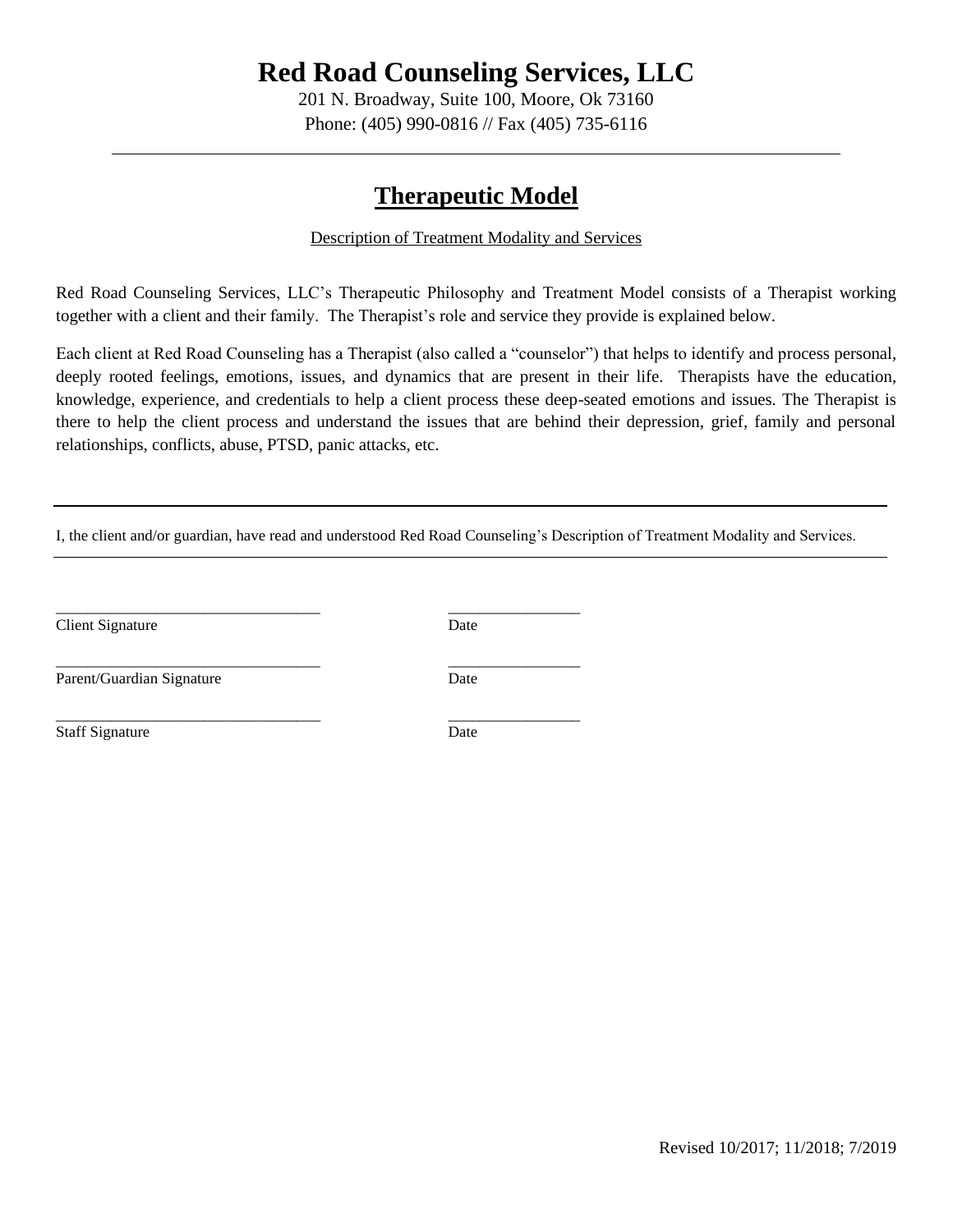201 N. Broadway, Suite 100, Moore, Ok 73160 Phone: (405) 990-0816 // Fax (405) 735-6116

### Client Bill of Rights

Client Name:

All persons receiving services from Red Road Counseling Services, LLC shall retain all rights, benefits, and privileges guaranteed by the laws and Constitution of the State of Oklahoma and the United States of America, except those specifically lost through due process of law. All persons shall have the rights guaranteed in this Bill of Rights unless an exception is specifically authorized by the Oklahoma Department of Mental Health and Substance Abuse Services or an order of a court of competent jurisdiction. 1. Each Client has the right to be treated with respect and dignity. Red Road Counseling Services, LLC will promote basic human

dignity and respect for the individual who is receiving services.

2. Every Client shall have a right to a safe, sanitary, and humane treatment environment. In addition, every Client shall have a right to a humane psychological environment that protects him/her from harm, abuse, retaliation, financial or other exploitation, humiliation or neglect, provides reasonable privacy, promotes personal dignity, and provides opportunity for improved functioning.

3. Every person shall receive service or appropriate referral without discrimination as to race, color, age, gender, marital status, pregnancy, religion, national origin, or degree of disability.

4. Deprivation of the Client's civil, political, personal, or property rights shall not occur without due process of the law.

5. The Client's case record may be made available to his/her attorney and/or private physician with the written consent of the Client. The Client may communicate freely with his/her attorney and/or private physician.

6. The Client has the right to refuse services. However, such a refusal may be in violation of a condition of probation, parole, or court order which would subject one to penalties.

7. An individual can expect an explanation concerning the reason he/she was refused certain services.

8. A Client shall not be refused services based on inability to pay.

9. All information will be held in confidence according to policies and procedures of Red Road Counseling Services, LLC The Client is assured of his/her rights against current or future disclosure of unauthorized information, except as state or federal statute requires. 10. Clients are hereby informed that their records may be subject to review by funding sources and accrediting bodies to verify and evaluate services delivered.

11. The Client shall participate in treatment and service planning to the extent of his/her ability. The client's family and/or significant other(s) shall also be allowed to participate in treatment and service planning, provided the client has given prior permission in the form of a signed consent. Careful and complete explanation as to the nature of treatment and potential specific risks shall be explained. When the Client requests specific information about care, rehabilitation, or treatment alternatives, information shall be given.

12. The Client and/or relatives (friends in some instances) have the right to file a grievance in the event that such person feels that he/she has been treated unfairly. A copy of the Client grievance procedure and/or an appropriate Client Grievance Form may be obtained upon request of any staff member.

13. All Clients will be provided with a written fee schedule upon Intake. The fee schedule will also be provided at any time upon request from the client.

14. Upon admission to Red Road Counseling Services, LLC, all Clients will be given a copy of the Client Bill of Rights. In the event the Client cannot understand the language in this Bill of Rights, an oral explanation of this Bill of Rights shall be given in a language the person can understand.

I have read the above or have had such explained to me in a manner that I can understand.

\_\_\_\_\_\_\_\_\_\_\_\_\_\_\_\_\_\_\_\_\_\_\_\_\_\_\_\_\_\_\_\_\_\_ \_\_\_\_\_\_\_\_\_\_\_\_\_\_\_\_\_

\_\_\_\_\_\_\_\_\_\_\_\_\_\_\_\_\_\_\_\_\_\_\_\_\_\_\_\_\_\_\_\_\_\_ \_\_\_\_\_\_\_\_\_\_\_\_\_\_\_\_\_

**Client Signature** Date

\_\_\_\_\_\_\_\_\_\_\_\_\_\_\_\_\_\_\_\_\_\_\_\_\_\_\_\_\_\_\_\_\_\_ \_\_\_\_\_\_\_\_\_\_\_\_\_\_\_\_\_ Parent/Guardian Signature Date

Staff Signature Date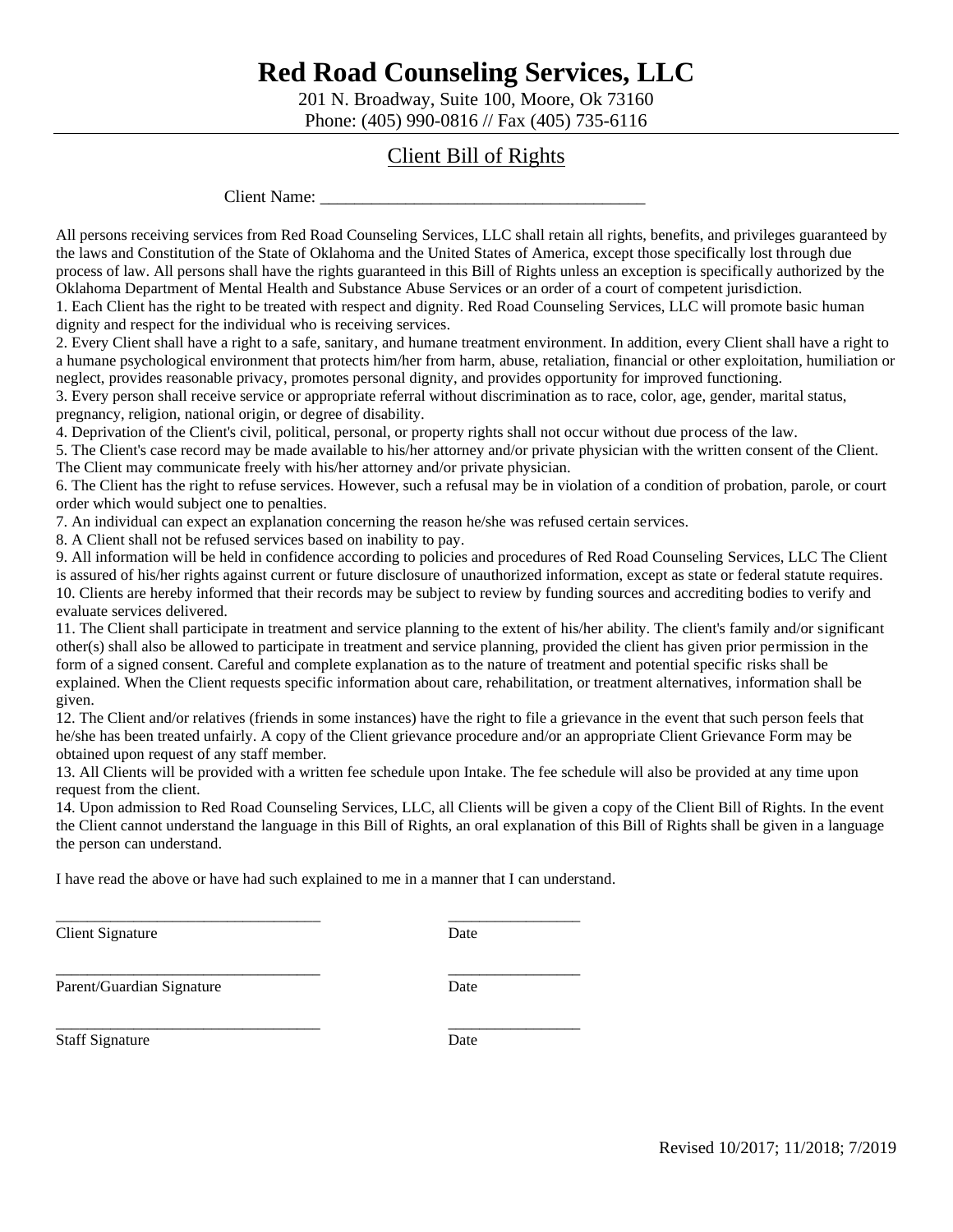201 N. Broadway, Suite 100, Moore, Ok 73160 Phone: (405) 990-0816 // Fax: (405) 735-6116

## Client Grievance Procedure

Although all staff is expected to extend professional and quality service at all times without discrimination, situations, may arise in which a client feels dissatisfied or has a complaint about service or treatment. In handling these situations, the following appeal procedure has been adopted.

**1.** Any client, guardian, care giver, or biological parent should initially present his/her complaint directly to the therapist.

**2.** The client, caregiver, guardian, or biological parent can talk to the Clinical Consultant and/or designee either with or without the Therapist or Rehab Specialist present. If the Clinical Consultant and/or designee is able to resolve the problem or complaint, the process can stop at this point.

**3.** If the client is not satisfied with the response neither from the Therapist or Rehab Specialist nor from the Clinical Consultant and/or designee, he/she should ask one of them or an administrative staff member for a grievance form. If the client or guardian needs assistance in filling out the Grievance From, he/she can utilize an office staff member to assist them. This completed form will be presented to the Corporate Responsibility Office, who will then conduct an investigation. (If the client or other pertinent party calls by phone, he/she can speak with the Vice President in order to file the grievance. The office staff member will complete the form, will provide the client a copy by mail, and will give the grievance to the Corporate Responsibility Officer.)

**4.** The Corporate Responsibility Officer will respond to the grievance verbally and in writing to the client, guardian, care giver, or biological parent, if indicated, within ten days. The response will be copied for the Business Director.

**5.** If not satisfied with the Corporate Responsibility's response, an appeal may be made to the President whose decision on the appeal will be final.

**6.** Ten working days will be allowed for each level of appeal. The client will be notified verbally and in writing of the outcome.

If a solution is still not achieved, consumer may contact the Patient Advocate for their insurance company.

All attempts will be made to resolve differences and/or difficulties (within reason). If the client and client's family are involved with the juvenile court, the client and/or family may choose to address this as an issue in the court proceedings. It is the preference of Red Road Counseling Services, LLC to work out situations directly with the family; however, this is not always possible. When problems are brought up at court, the judge makes the final decision.

\_\_\_\_\_\_\_\_\_\_\_\_\_\_\_\_\_\_\_\_\_\_\_\_\_\_\_\_\_\_\_\_\_\_\_ \_\_\_\_\_\_\_\_\_\_\_\_\_\_\_\_\_\_\_

**Client Signature** Date

Parent/Guardian Signature Date

Staff Signature Date

\_\_\_\_\_\_\_\_\_\_\_\_\_\_\_\_\_\_\_\_\_\_\_\_\_\_\_\_\_\_\_\_\_\_\_ \_\_\_\_\_\_\_\_\_\_\_\_\_\_\_\_\_\_\_

\_\_\_\_\_\_\_\_\_\_\_\_\_\_\_\_\_\_\_\_\_\_\_\_\_\_\_\_\_\_\_\_\_\_\_ \_\_\_\_\_\_\_\_\_\_\_\_\_\_\_\_\_\_\_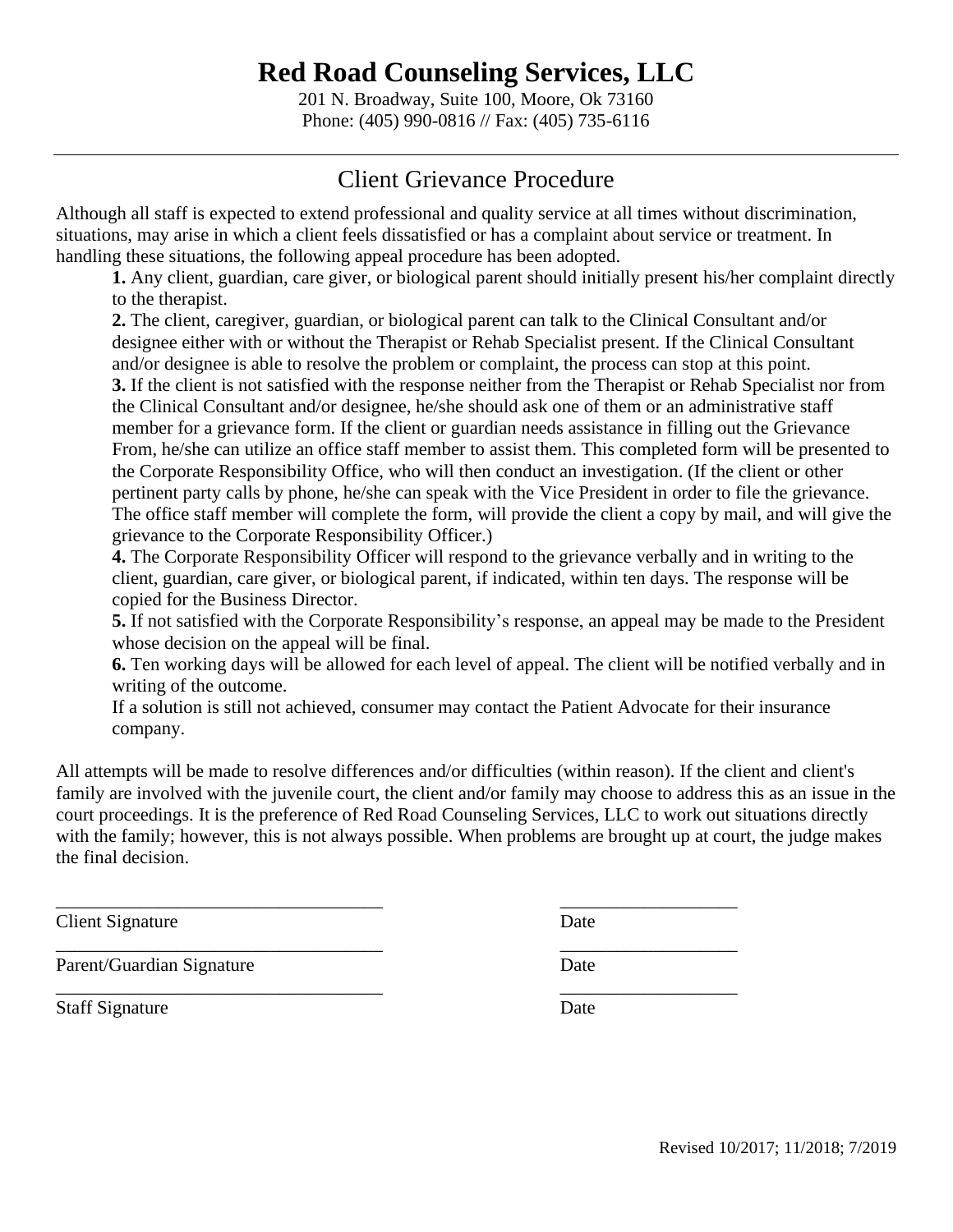201 N. Broadway, Suite 100, Moore, Ok 73160 Phone: (405) 990-0816 // (405) 735-6116

## **Confidentiality of Client Records**

**Client Name: \_\_\_\_\_\_\_\_\_\_\_\_\_\_\_\_\_\_\_\_\_\_\_\_\_\_\_\_\_\_\_\_\_\_\_\_\_\_\_\_\_\_\_**

Client records and clinical information are confidential and are protected under the provisions of 43A O.S.

Paragraph 3-422 and 3-423; and (U.S.) 42 CFR, Part 2. Red Road Counseling Services, LLC has procedures protecting this confidentiality (and are communicated to the client or clients who have not been referred from the Criminal Justice system), which shall include, but not limited to:

1. Medical records and all communications between client and doctor or psychotherapist are privileged and confidential; with such information limited to persons/agencies actively engaged in treatment or related administrative tasks.

2. Privileged/confidential information shall not be released to any person or entity not involved in the client's treatment

without the written, informed consent of the client, or his/her guardian, or parent of a minor child, or a private or public child care agency having

legal custody of the minor child.

3. Identifying data may be released without the consent:

1. It is required to fulfill any statutorily required reporting of child abuse (10 O.S., Paragraph 7005Xl. 7) and abuse of elderly incapacitated adults (43A O.S., Paragraph 10-104); or

2. As provided by 10 O.S., Paragraph  $7005$  (1.1) through (1.3); or

3. On the order of a court or competent jurisdiction; or

4. Restricting personal access of present or former clients to their records in a manner conforming to 43A O.S., Paragraph 1-109(B).

5. With the consent of the client, providing information to responsible family members as provided and limited in 43A O.S., Paragraph 1-109(CX1.5).

6. The review of records by State or Federal accrediting, certifying, or funding agencies may occur

to verify services and/or facility compliance with statutes and/or regulations.

The confidentiality of client records maintained by the program is protected by Federal law and regulations.

Generally, the program may not say to a person outside that program that a client attends the program or disclose any information identifying unless:

1. The client consents in writing.

2. The disclosure is allowed by court order.

3. The disclosure is made to medical personnel in a medical emergency or to qualified personnel for research, audit, or program evaluation.

Violation of the Federal law and regulations by a program is a crime. Suspected violations may be reported to appropriate authorities in accordance with Federal regulation.

Federal law and regulations do not protect any information about a crime committed by a program client either at the program or against any person who works for the program or about any threat to commit such a crime.

Federal law and regulations do not protect any information about suspected child abuse or neglect from being reported under State law to appropriate State or Local authorities.

(See 42 u.s.c. 29Oee-3 fur Federal laws and 42 CFR Part 2 fur Federal regulations. Approved by the Office of Management and Budget under Control No. 0930-00(9).

**Client Signature** Date

\_\_\_\_\_\_\_\_\_\_\_\_\_\_\_\_\_\_\_\_\_\_\_\_\_\_\_\_\_\_\_\_\_\_\_\_\_\_ \_\_\_\_\_\_\_\_\_\_\_\_\_\_\_\_\_\_\_\_\_\_\_\_\_ Parent/Guardian Signature Date

Staff Signature Date

\_\_\_\_\_\_\_\_\_\_\_\_\_\_\_\_\_\_\_\_\_\_\_\_\_\_\_\_\_\_\_\_\_\_\_\_\_\_\_ \_\_\_\_\_\_\_\_\_\_\_\_\_\_\_\_\_\_\_\_\_\_\_\_\_

\_\_\_\_\_\_\_\_\_\_\_\_\_\_\_\_\_\_\_\_\_\_\_\_\_\_\_\_\_\_\_\_\_\_\_\_\_\_ \_\_\_\_\_\_\_\_\_\_\_\_\_\_\_\_\_\_\_\_\_\_\_\_\_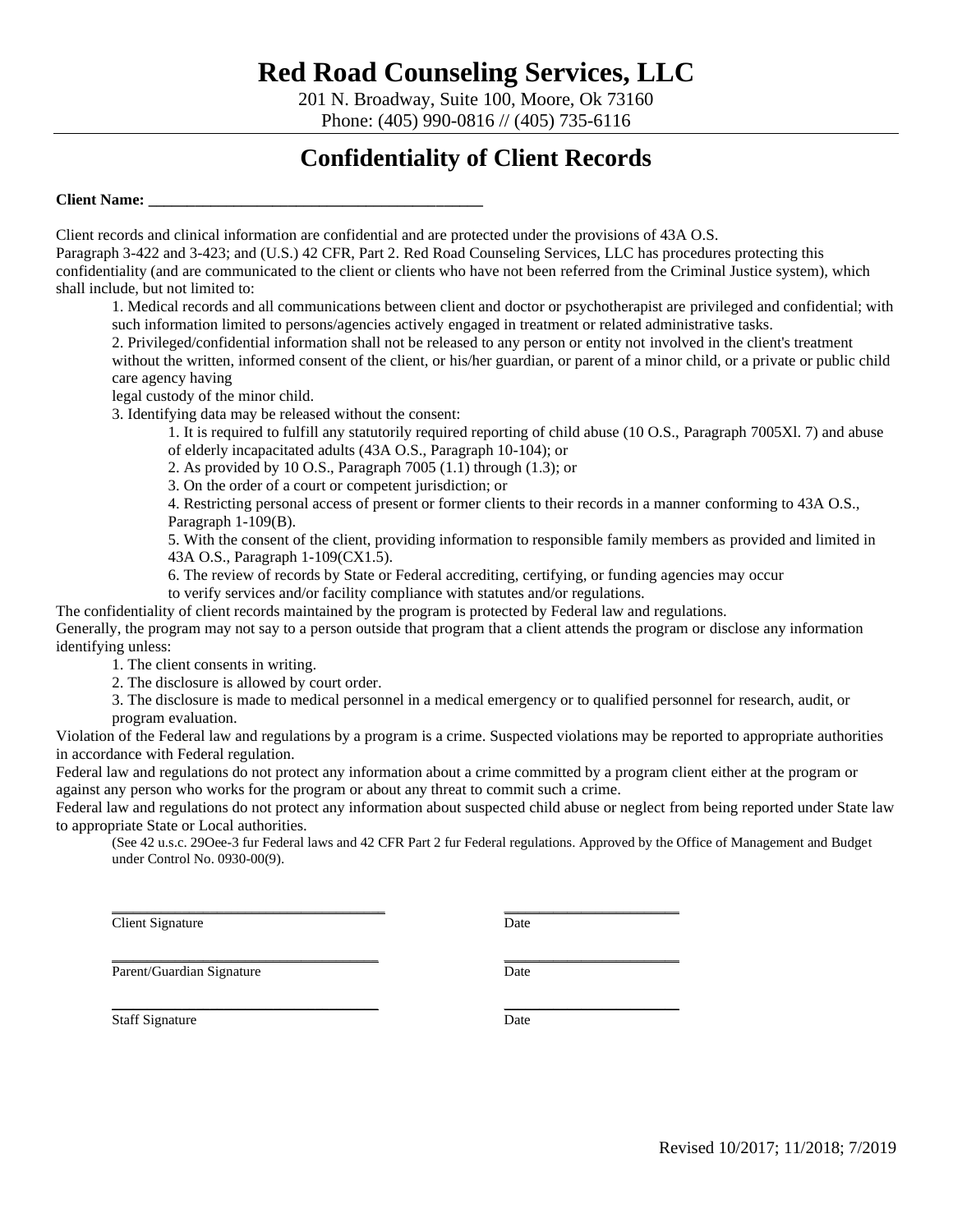201 N. Broadway, Suite 100, Moore, Ok 73160 Phone: (405) 990-0816 // Fax: (405) 735-6116

### **Informed Consent for Telehealth Services**

| DOB.<br><b>Client Name:</b><br><b>SSN:</b> |  |
|--------------------------------------------|--|
|--------------------------------------------|--|

Telehealth services allow my Therapist  $\&$ /or BHCM to assess, diagnose, consult, treat, and educate using interactive audio, video, or data communication regarding my treatment. Telehealth uses electronic systems to incorporate network and software security protocols to protect the confidentiality of patient identification and imaging data, and includes measures to safeguard the data and ensure its integrity against intentional or unintentional corruption.

I voluntarily consent to participate in Telehealth services for the purpose of receiving mental health services with Red Road Counseling Services.

I understand I have the following rights under this agreement:

- I have a right to confidentiality with Telehealth under the same laws that protect the confidentiality of my information for face-to-face services. Any information disclosed by me during a Telehealth session is confidential. By law, there are exceptions to confidentiality, including mandatory reporting of child, elder, and dependent adult abuse and any threats of violence I may make towards a reasonably identifiable person. I also understand that if I am in such mental or emotional condition to be a danger to myself or others, my clinician has the right to break confidentiality to prevent the threaten of danger.
- I understand I am responsible for placing myself in a private location during my session.
- I understand that the distribution of any personally identifiable images or information from the Telehealth interaction to any other entities shall not occur without my written consent.
- I understand that while psychotherapeutic treatment of all kinds has been found to be effective in treating a wide range of mental disorders, personal and relational issues, there is no guarantee that all treatment of all clients will be effective.
- I understand that while I may benefit from Telehealth, results cannot be guaranteed or assured.
- I understand that there are risks unique and specific to Telehealth, including, but not limited to, the possibility that my Telehealth sessions or other communication with my clinician regarding my treatment could be disrupted or distorted by technical failures or could be interrupted.
- I understand that the clinician will be at a different location from me.
- I have read and understand the information provided above. I understand that I have the right to discuss any of this information with my clinician and to have any questions regarding my treatment answered to my satisfaction.
- I understand that I can withdraw my consent to participate in Telehealth services by contacting Red Road Counseling Services, LLC by phone at 405-990-0816 or in writing to the address listed above.

| Client Signature                                           | Date |  |
|------------------------------------------------------------|------|--|
| Parent/Guardian Signature                                  | Date |  |
| Red Road Counseling Services, LLC Representative Signature | Date |  |